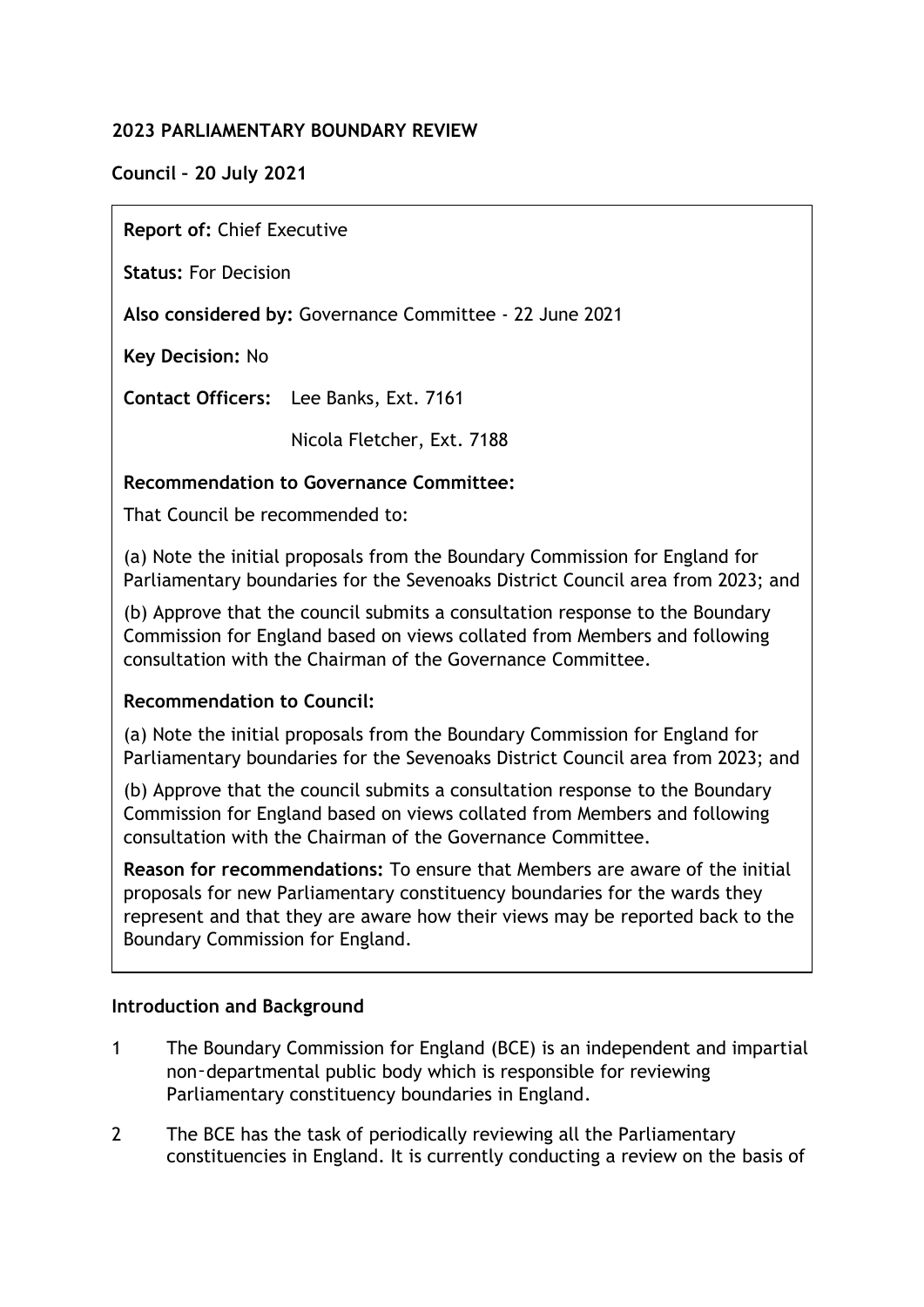rules most recently updated by Parliament in 2020. The BCE are required to report their final recommendations to Parliament by 1 July 2023.

- 3 The BCE are required to develop proposals which retain 650 constituencies for the UK Parliament as a whole and the proposed constituencies must also comply with strict parameters, in particular as far as the number of electors in each constituency is concerned.
- 4 Following the guidance of Parliament the final proposals must result in 543 constituencies in England (from 533), and require that every constituency – apart from two protected constituencies covering the Isle of Wight – has an electorate that is no smaller than 69,724 and no larger than 77,062.
- 5 As well as the primary rule that constituencies must have no fewer than 69,724 electors and no more than 77,062, the legislation also states that, when deciding on boundaries, the Commission may also take into account:
	- special geographical considerations, including in particular the size, shape and accessibility of a constituency;
	- local government boundaries as they existed (or were in prospect) on 1 December 2020;
	- boundaries of existing constituencies;
	- any local ties that would be broken by changes in constituencies; and
	- the inconveniences attendant on such changes.

### **Initial proposals**

- 6 The BCE published their initial proposals for the new Parliamentary constituency boundaries in England on 8 June 2021. A summary of the proposals for the wards within the Sevenoaks District are set out at Appendix A to this report for Members information and consideration.
- 7 Whilst the majority of the District wards are unaffected by the proposals for new Parliamentary constituencies, the proposals would see Ash & New Ash Green and Hartley & Hodsoll Street become part of the Tonbridge constituency.
- 8 Darenth and Wilmington, Sutton-at-Hone & Hawley within the Dartford borough would become part of the Sevenoaks constituency.

### **Consultation**

- 9 The BCE are currently consulting on their initial proposals through their website at [www.bcereviews.org.uk](http://www.bcereviews.org.uk/) for an 8-week period, which started on 8 June and will end on 2 August.
- 10 Members may wish to note that the BCE is required to publish all the responses they receive on their initial proposals. This is likely to occur in